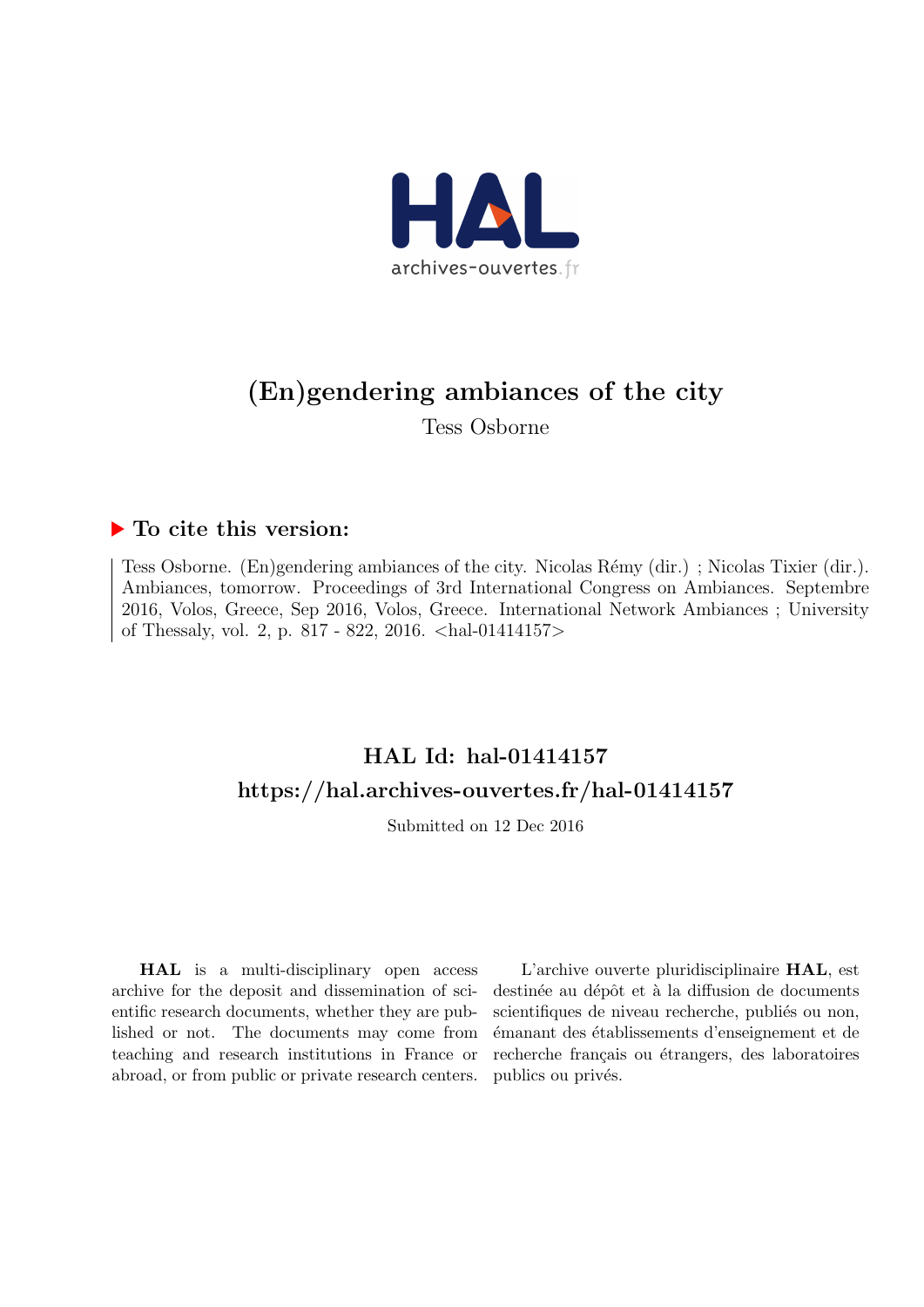## **(En) gendering ambiances in the city**

#### Tess OSBORNE

School of Geography, Earth and Environmental Sciences, University of Bir‐ mingham, UK. t.c.osborne@pgr.bham.ac.uk

*Abstract. This paper discusses the construction and manipulation of ambiances in Birmingham, UK, from a gendered perspective. By applying Situationist, visual, and mobile methods, the role of the gendered human sensorium is considered in relation to everyday embodied engagement with the urban fabric. The sexed and sensing body is pushed and pulled by the various (engineered) ambiances of the city. Working towards an understand‐ ing of women's right to the city, it is shown how the sexed body is highly influenced, controlled, and hindered by the urban fabric through commer‐ cialisation, sensory splendor, affective resonances, and, crucially, ambiant and sensory power.* 

*Keywords: ambiance, ambient power, gender, psychogeography, emotion* 

#### **Introduction**

The field of ambiances has developed rapidly in recent years due to its ability to bridge between urban environs, the spectrum of multisensory experience, and the affective tonality of the everyday. Despite the wide application of ambiance, issues regarding power have received insufficient attention. Ambiances are felt through the body both virtually and physically: *'[I] t is not the ambiance that is perceived per se, but rather that it renders perception possible… We can never actually perceive everything that is encountered by our senses. As Merleau‐Ponty demonstrated so clearly, "every perception is the perception of something solely by way of being at the same … relative imperception of a horizon or background which it implies but does not thematize''* (Thibaud, 2011: 213). Whilst a phenomenological approach to perception interprets ambiances as a sensory background in everyday life, Thibaud argues that ambiances occur within a pre-reflective register, thus privileging the *perceptive capacity of the individual,* not the act of *perception*. However, perception cannot be disregarded in any application of ambiances since they are primarily understood as '*an emotional corporeal relationship to space as a mood, as unity but also as a process*' (Adey et al., 2013, p. 302) that '*expresses and conditions the way we behave and act collectively*' (Thibaud, 2002, p. 5).

Seductive ambiances designed to make people feel safe are a form of 'soft' power; they control movement and behaviours through the creation of pleasant spaces (Allen, 2006; Degen, 2008). Applying the work of embodied, affective, and feminist theorists to the notion of ambiances, this paper re-evaluates the notion of ambiances by considering the role of power. By using gender as a lens to uncover these power relations, the paper re-conceptualises women's right to the city,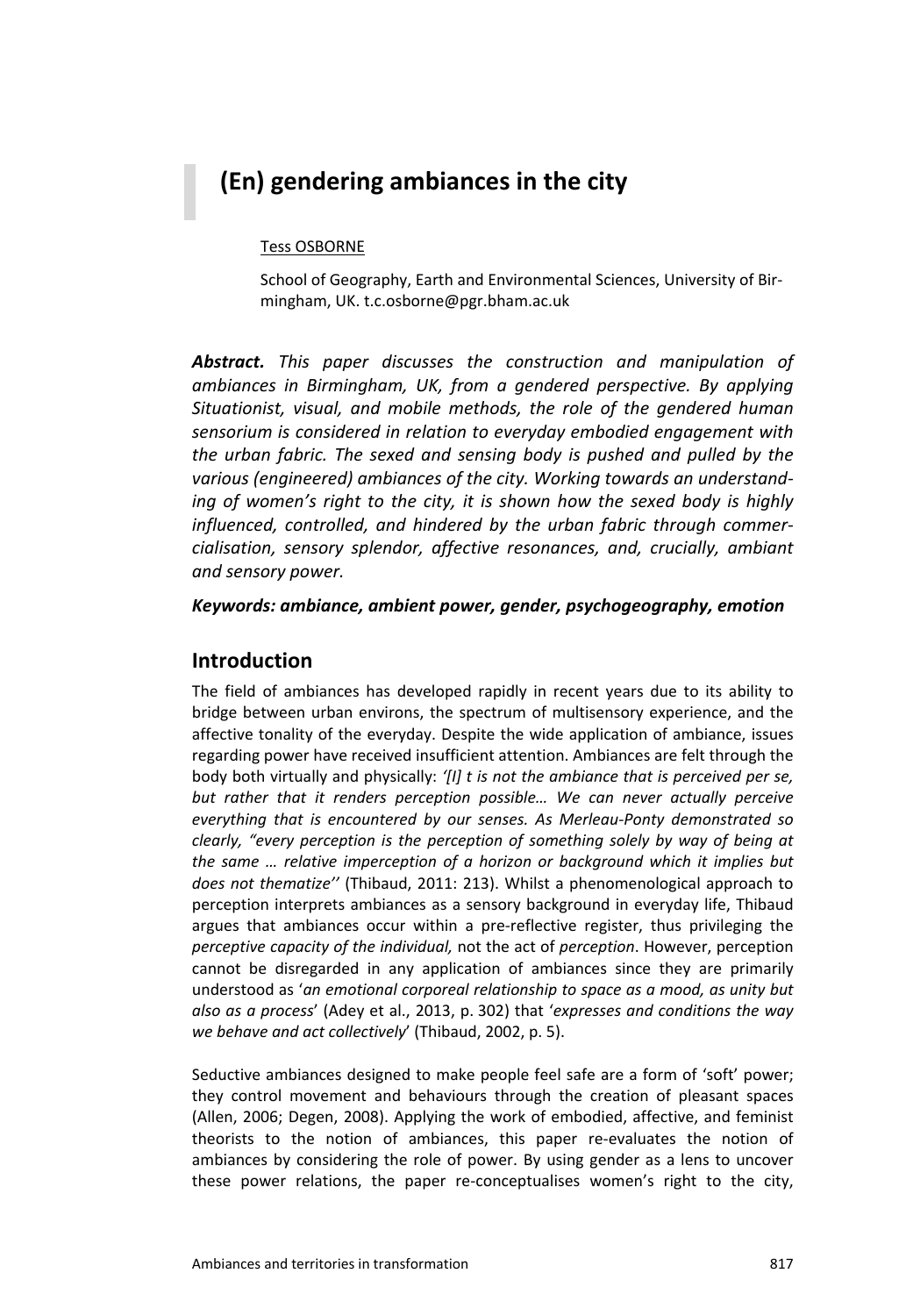analyses the various phenomena that can influence (and re-imagine) the urban miseen-scène and, crucially, begins the process of undertaking a feminist interpretation of ambiances. In doing so, this paper discusses the theoretical links between ambiances, power, and (im) material assemblages and explores the 'empathically human' aspects of the urban 'mise-en-scène' by demonstrating how the dérive shows the ways in which the sexed body is pushed and pulled by various ambiances (Bridger, 2013). As such, it shows how Birmingham, as a coercive ambient city, has designed spaces of 'ambient power' which work simultaneously through a logic of inclusion and emotional stability.

#### **Power and Ambiances**

To paraphrase Thibaud (2015), an ambiance is the essence of an environment: it gives a space 'life' or a sense of value<sup>1</sup>. It is this sense of value that forms the crucial difference between ambiance and environment, as an ambiance has the capacity to stir memories and the senses. Thus the medium of a space can never be bland or neutral (Böhme, 1992; Thibaud, 2015); rather a space always involves affective and emotional resonances (Grosz, 1994). Through its ability to combine the materiality and physicality of spaces, immaterial sensitivity and emotion, and the socio-cultural, the notion of ambiances has developed in recent years (Amphoux, 1998; Thibaud, 2015). Within such work, ambiances have typically been assigned three main properties (Tixier, 2001 in Adey et al., 2013): ambiances are tied to embodiment and the social environment; an ambiance forms an atmospheric mood or climate; and ambiances are a product. The production of ambiances (and the consequential feeling of those in it) has been primarily understood both functionally and through divisible engineering solutions that emphasise the separate manipulation of spatial design, and anything that affects the sensorium and people permitted to enter (see Adey et al., 2013; Allen, 2006). Thus, ambiances can be interpreted as a subtle and latent form of power if they are manipulated for a purpose.

It is commonplace for public spaces to be understood as contested spaces where different individuals and collectives negotiate their belonging and rights to space. Yet beneath these disputes there are other forms of control in space. Foucault (1977) described one of the key techniques of power, discipline, which is based on the use of surveillance (or 'the gaze') upon the body to create order. In recent years, subjects have said to be controlled (or governed) at a distance through behavioural change and psychological governance (Jones et al., 2013), biopower (Rabinow & Rose, 2006), and 'seductive powers' (Allen, 2006; Degen, 2008; Thörn, 2011). Consequently, the modalities of power have become more dispersed and fluid, infiltrating the daily life of individuals in more complex and insidious ways.

Coercive disciplinary regimes are pervasive and different from Foucauldian discipline. They are part of the physical nature and micro‐social worlds of the environment; they are a relatively uncognitive process; and, crucially, they aim to facilitate *conformity through pleasure* (Degen, 2008). This 'control through pleasure' is principally based on the sensory and emotive/emotional manipulation of the

<u> 1989 - Johann Barn, mars ann an t-Amhain Aonaich ann an t-Aonaich ann an t-Aonaich ann an t-Aonaich ann an t-</u>

*<sup>1.</sup> Value here refers to the emotional significance or meaning that a person ascribes to that space. Thus, value is what makes a space a place.*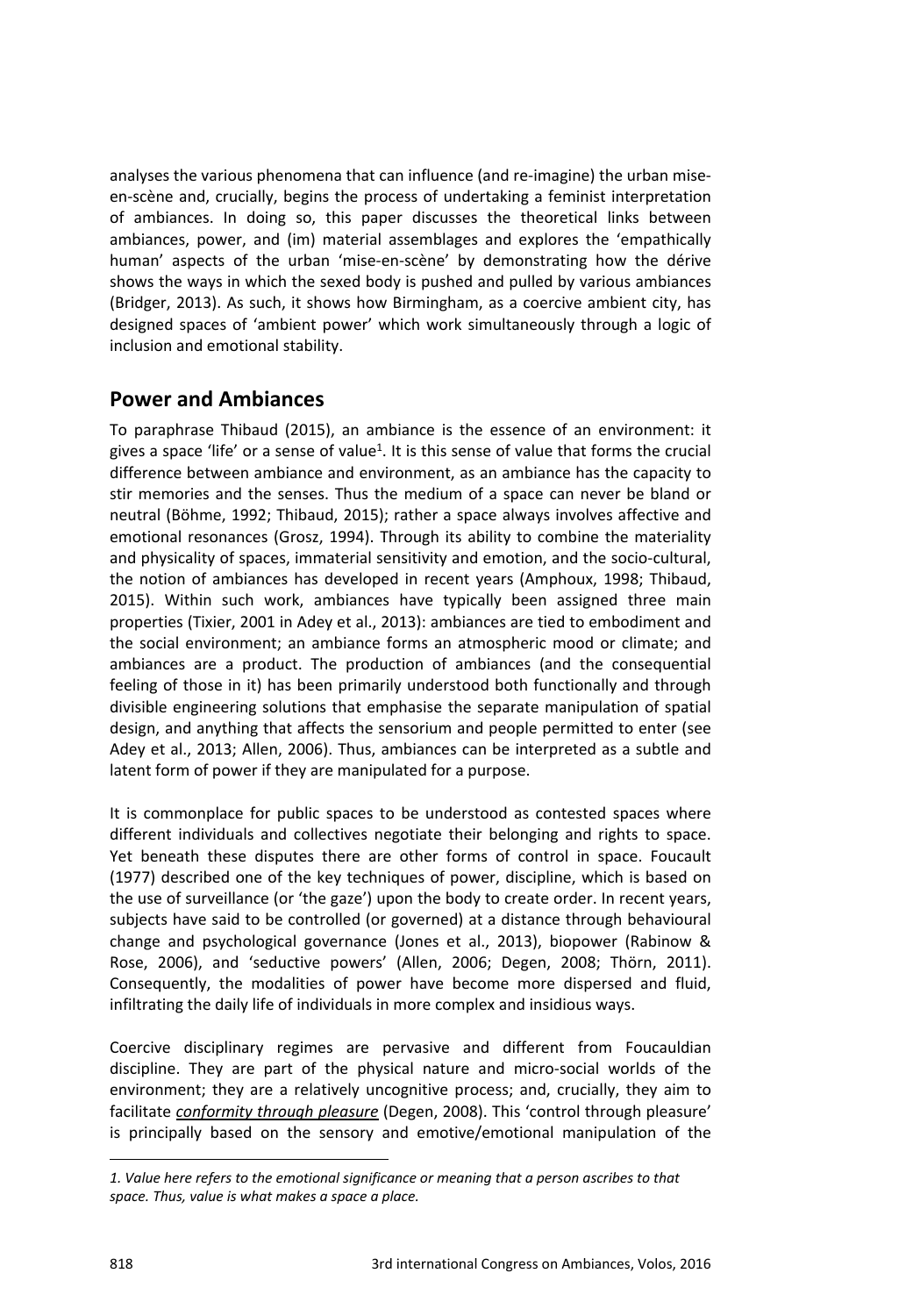environment. When this sensory and emotional coercion is successful, the space poses no unexpected experience that can disgust, shock, or even alter the perceptive capacity of the individual; all the senses (and potentially the emotions) are hegemonised. Thus, the experience and perception of a space can be sensuously and emotionally prescribed and predetermined (see, for example, Allen's 2006 analysis of Potsdamer Platz). The seductive, emotional, and sensory qualities of 'ambient power' mean that it is quintessentially latent; it is present but concealed, it is subtle in its manipulation, and it is felt before it is brought into cognition. This manipulation of sensuous spaces works by creating disruptions in our experience. These disruptions occur when an individual's perceptive capacity is disturbed from the anticipated feeling (c.f. Edensor, 2014); in this situation the individual is forced to reassemble their perception of the world from a new viewpoint (Bille et al., 2015). Crucially, urban design that creates spaces of 'ambient power' leads to the simultaneous regulation *of* emotions and regulation by emotion through the modification of the situation.

#### **Methodology**

Taking inspiration from Situationist theory, twenty female participants undertook psychogeographical dérives in the city centre of Birmingham, UK. A dérive (French: 'drift') is the unplanned exploration of the city and which was guided by the ambiant qualities of the built fabric (Debord, 1983). All participants were asked to take photographs of phenomena that stirred their emotions, whether good or bad. The wide variety of images produced stimulated a rich discussion of emotions in subsequent photo elicitation interviews (PEI). The photographs acted as a commutative medium used in two ways: as a tool for question expansion; and as a means for the participants to explain and describe the varying emotional dimensions of their dérives. Participants also wore a GoPro™ video camera which enables the production of a rich and *continuous* collection and presentation of visual data (Garrett, 2011). Mobile videography is an effective method for recording geographic experiences of place, situated in and around the videographer's field of vision while in motion (Chalfen, 2014). Attaching a stationary camera to a moving body produced a full (and uncensored) representation of the dérives in real time, which provided support for the spatial data and acted as an aid in the subsequent interviews.

### **The coercive city of ambiances**

Birmingham is a transforming city; it reflects modern capitalist life and the continued organisation around consumption and a consumer culture. In a modern capitalist world, sites of consumption have expanded as the spaces of production (such as factories) have diminished. The participants highlighted how there is a promotion of a new image of a modern and spectacular Birmingham that aims to replace its reputation as a 'grey' and 'industrial' city such as that described here by Maya (26): *'I thought it [a tower block] was absolutely fucking hideous. […] It's disgusting. It's grey, it looks like it belongs in Coventry2 ‐ it's just horrible.'*  Brutalist architecture, such as the tower described by Maya, is slowly being removed from the landscape,

*<sup>2.</sup> Coventry is a city in the West Midlands to the southeast of Birmingham. It is often seen negatively because of its succession of 'questionable' grey architecture and town planning.*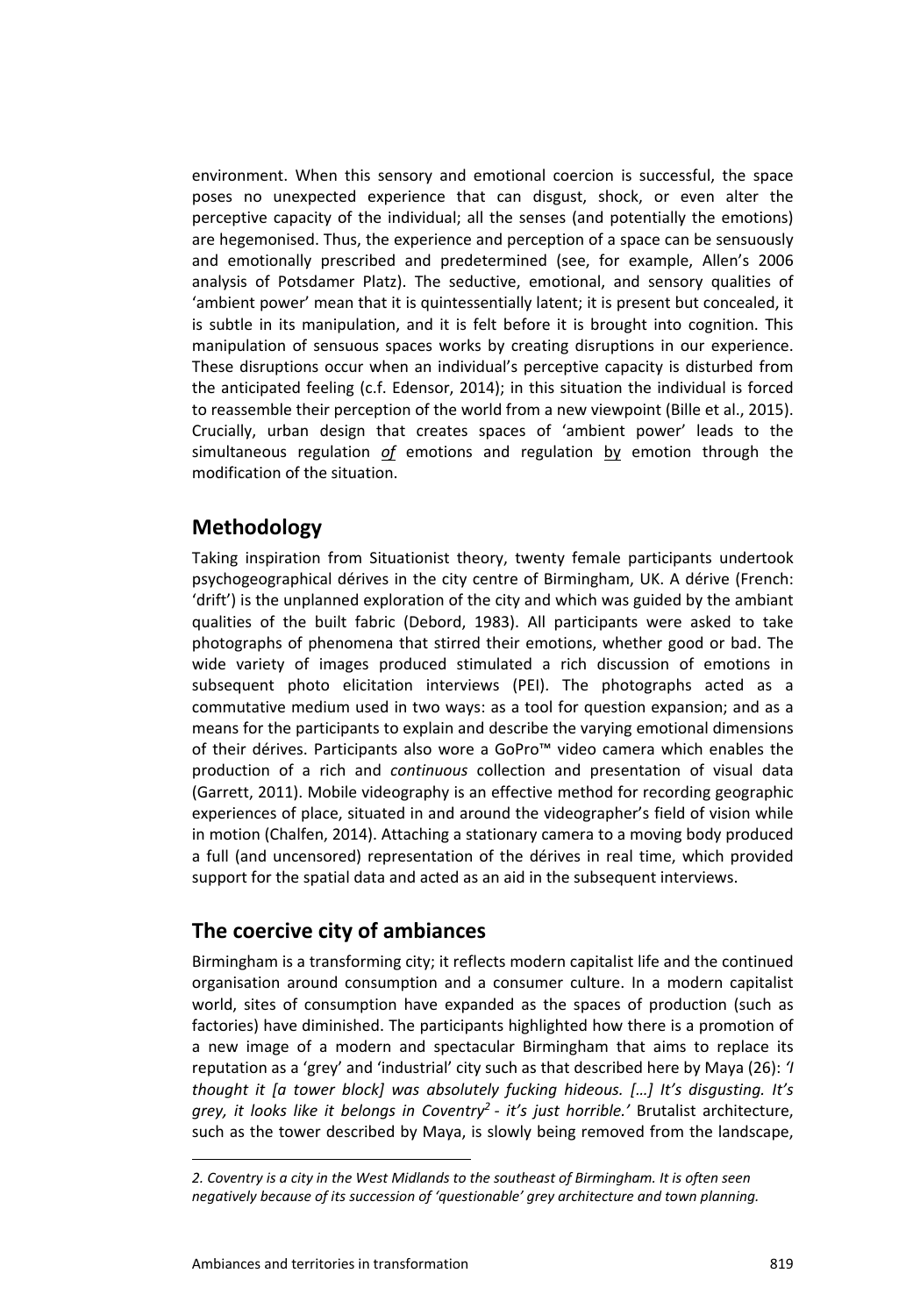and being replaced by iconic developments such as the Library of Birmingham, Grand Central and the Bullring Shopping Centre. These buildings are a touristic spectacle as the architecture and visual design *'force [s you] to spend money'* (Helen, 36). They were favoured by (and attracted) many of the women due to the appeal of *'the exterior of … buildings outwards'* (Shirvani, 1985, p. 6). Participants gravitated towards the Victorian and iconic buildings, lingering there considerably longer than other areas.

The highly commercialised agenda for the city centre generates a mechanised, routinised nature for pedestrian engagement. For example, Furqan (18) highlights how the city is designed to encourage very specific circulation: *'[The city is designed] to get around as quickly and efficiently as possible, and get me from the Bullring to the top of New Street and back. It's just a loop isn't it?'*. There is an apparent steer towards consumption and shopping within the city; the vast majority of participants admitted that they only come into the city centre to shop despite showing a dislike for the Bullring. Not only does this ensure a deliberate and predictable experience of the city centre, it also dictates people's movement through the city by creating a collective cognitive schema based on pleasurable experience away from unexpected and unwanted sensory or emotional experiences. Thus, the city centre of Birmingham represents how *'a novel kind of commercial public space has emerged where power works in less than obvious ways, through a logic of inclusion rather than exclusion'* (Allen, 2006, p. 442: original emphasis). The vast majority of the dérives were naturally pulled towards the main shopping high street because the women found comfort in its familiarity: *'I'm just heading down to New Street again here; I had been in the Jewellery Quarter which was quite quiet and derelict, and when I got back to New Street it was all familiar again ‐ seeing Starbucks and things ‐ the more bustling cute little things. [It was] comforting to see nice places again instead of empty warehouses'* (Helen, 36).

While Helen finds comfort in New Street, it is an example of a space that normalises the behaviour of those people in it through the use of surveillance and ambient power (Allen, 2006). This control through pleasure (Degen, 2008) leads to emotional and sensory hegemonisation. Manipulation occurs through a phenomenological plane and encourages certain forms of behaviour, which are in keeping with the experience of an area as 'public': free opportunity, movement, and exploration. Thus, manipulating the city's ambient qualities encourages and inhibits certain behaviours, which therefore changes how people experience, perceive, and interact with space.

Whilst it may appear beneficial to create spaces that cannot disgust or shock through engineering solutions, the familiarity of these spaces has the potential to impact upon the women's emotional wellbeing. Pacione (2003) has theorised that repeated exposure to a stressful or shocking situation improves coping abilities since the individual will be able to regulate their emotional response better in the future. As such, the construction of emotionally hegemonised spaces has the potential to impact upon the city's inhabitants' emotional wellbeing, and emotional responses in general. The dérives, however, provided the participants with increased confidence and emotional capabilities. For instance: *'I've never really seen that much of*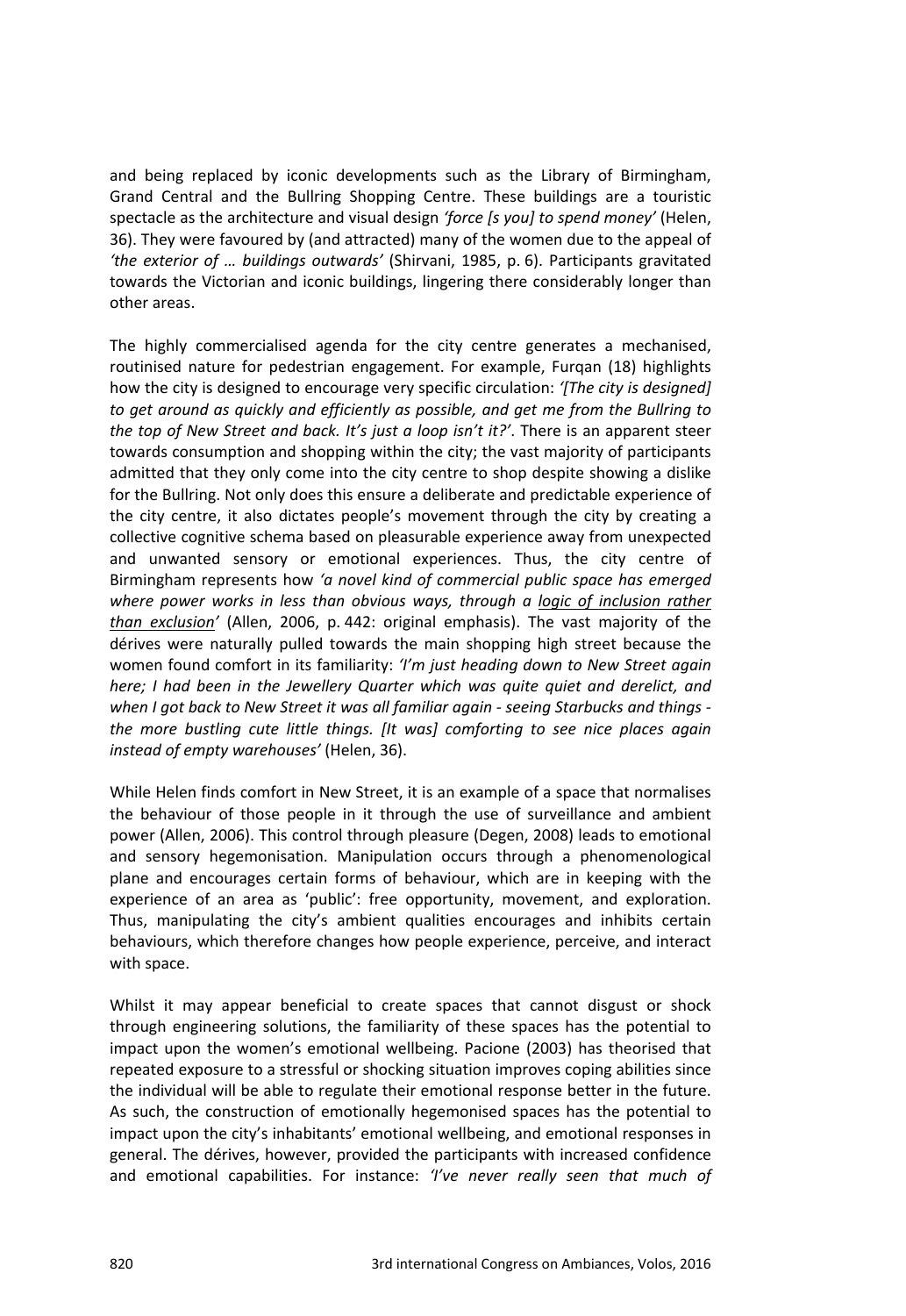*Birmingham before and it was quite nice and go and see everything in relation to each other. Even though I ended up in places that I didn't like, actually I was scared at points, […] it made me more confident walking around the city and I saw beauty in things I wouldn't of [sic] before. Like "oh look, that piece of graffiti is nice" or*  something like that' (Nadia, 26). Whilst the pull of emotionally and sensorially hegemonised spaces alters the participants' mobilities and engagement with the city, it is the creation of habit and familiarity that hinders their full engagement with the urban fabric and their sensorium. The logic of inclusion that ambiently prescribed spaces omit form individual cognitive schema, or 'mental maps', based on a lack of sensory and emotional shock. The repeated exposure to these emotionally and sensorially hegemonised spaces, however, not only makes the spaces of shock more sensorially and emotionally stressful but also removes them from their own individual emotions. Crucially, urban design creates spaces of emotional and sensory conformity that hegemonises emotions through ambient power.

### **Conclusion**

By discussing the construction and manipulation of ambiances in Birmingham, UK from a gendered perspective, this paper demonstrates how urban design creates spaces of 'ambient power' through a logic of inclusion and pleasure. The spaces of ambient power discussed in this paper demonstrate the subtle power of sensory and emotional attraction and the pull they have on the sexed body. Thus, manipulating the city's ambient qualities encourages (and inhibits) certain behaviours thus changing how women experience, perceive, and interact with space. The repeated exposure to these emotionally and sensorially hegemonised spaces, however, removes women from their own individual emotions by removing the possibility of stress or shock. Not only does this hinder emotional wellbeing but also numbs an individual's emotional entanglement with their surroundings. Crucially, it demonstrates that Birmingham, as a modern capitalist city ordered around consumption, regulates the mobile body through ambient power's logic of inclusion and regulation of emotion, but also the push of regulation by emotion through sensory and emotional shock.

### **Acknowledgments**

The Economic and Social Research Council support this research [Grant no. ES/J50001X/1]. I would like to thank my supervisors Dr. Phil Jones and Prof. Peter Kraftl, as well as Dr. Lloyd Jenkins, for their insight that greatly assisted the writing of this paper.

#### **References**

Adey P., Brayer L., Masson D., Murphy P., Simpson P., & Tixier N. (2013), 'Pour votre tranquillite?': Ambiance, atmosphere, and surveillance, *Geoforum*, 49, 299–309 Allen J. (2006), Ambient power: Berlin's Potsdamer Platz and the seductive logic of public spaces, *Urban Studies*, 43 (2), 441–455

Amphoux P. (1998), *La notion d'ambiance*, Paris : Editions du PUCA Bille M., Bjerregaard P., & Sørensen T. F. (2015), Staging Atmospheres. Materiality, Culture and the texture of the in‐between, *Emotion, Space & Society*, 15, 31–38